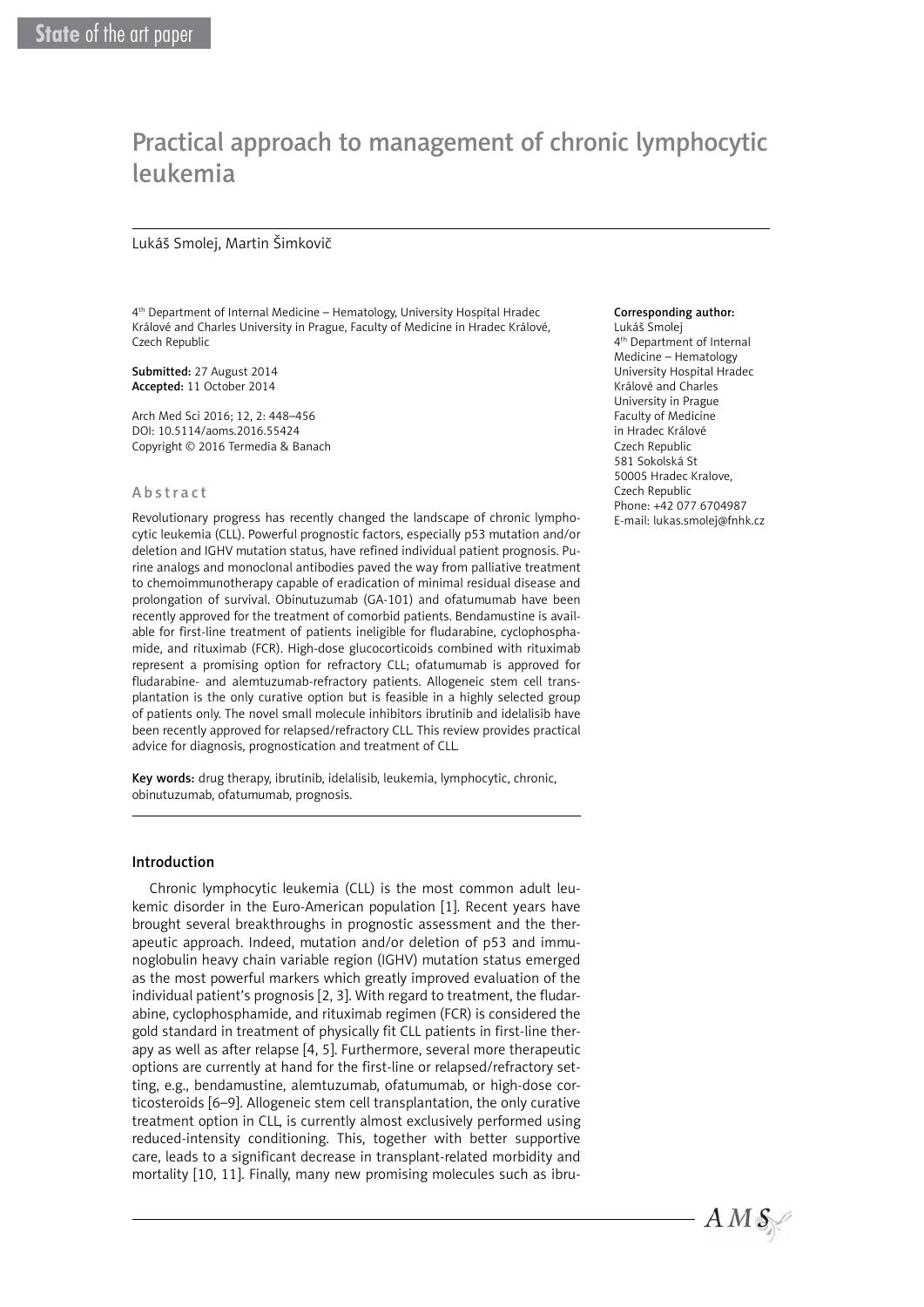tinib, idelalisib, and obinutuzumab are currently undergoing testing within clinical trials [12]. This article covers the practical aspects of diagnosis, prognostication, and treatment of CLL.

#### Diagnosis and initial work-up

Chronic lymphocytic leukemia is nowadays diagnosed most frequently in asymptomatic patients when leukocytosis with lymphocytosis is accidentally found in the blood count performed within routine check-ups by a general practitioner or before a scheduled operation. In contrast to other indolent lymphoproliferative disorders, diagnosis of CLL is based on examination of peripheral blood by complete blood count and flow cytometry [13] (Table I). Chronic lymphocytic leukemia typically shows a highly distinctive immunophenotype with positivity for CD5, CD19 and CD23. The flow cytometric diagnostic score for CLL [14] is very helpful for differential diagnosis (Table II). Neither bone marrow aspiration/biopsy nor lymph node biopsy is required for the diagnosis of CLL and should be performed only in case of diagnostic ambiguity. Initial work-up should comprise patient's history, physical examination (including liver, spleen and lymph node palpation and performance status) and basic laboratory tests (complete blood count, biochemistry including electrolytes, renal functions, liver tests, lactate dehydrogenase, and protein electrophoresis, direct antiglobulin test, serum immunoglobulins) as recommended by International Workshop on CLL (IWCLL) 2008 guidelines [13]. In addition, it seems beneficial to use abdominal ultrasonography to detect possible retroperitoneal lymphadenopathy as it detects lymph nodes otherwise inaccessible to physical examination; presence of abdominal lymphadenopathy is associated with shorter time to treatment [15, 16].

## Prognostic evaluation

Clinical staging systems by Rai *et al*. [17] and Binet *et al*. [18] serve as the basis for assessment of prognosis in CLL (Tables III and IV). They are based on simple and widely available methods (physical examination, complete blood count). However, these systems cannot identify patients diagnosed in early stages (currently the majority of patients) who will rapidly progress and have an unfavorable prognosis. Therefore, further refinement of individual prognosis requires more detailed laboratory assessment. Many prognostic markers have been discovered since the 1990s but only a few are recommended in routine practice. Traditional prognostic parameters recommended for initial evaluation include lymphocyte doubling time and serum  $\beta_2$ -microglobulin or thymidine kinase [13]. With regard to newer parameters, cytogenetic aberrations detected by fluorescent in situ hybridization

(FISH) are currently considered the most useful for clinical practice. In particular, 17p deletion [19–21] and/or p53 mutation [22] are the most powerful factors conferring rapid progression, low sensitivity to treatment and short overall survival [23]. Therefore, these two tests are desirable at least before initiation of first-line treatment; in addition, repeated testing before subsequent lines of treat-

Table I. Diagnostic criteria for chronic lymphocytic leukemia (CLL)

| 1. B-lymphocytes in peripheral blood $> 5 \times 10^9$ /l                           |
|-------------------------------------------------------------------------------------|
| 2. Less than 55% atypical lymphocytes<br>(e.g., prolymphocytes) in peripheral blood |
| 3. Typical immunophenotype                                                          |

Table II. Flow cytometry score for chronic lymphocytic leukemia (CLL) diagnosis. sIg – surface immunoglobulin. Chronic lymphocytic leukemia cases typically have a score of 4–5; other indolent lymphomas usually have a score of 0–2

| Marker          | <b>Points</b> |          |  |
|-----------------|---------------|----------|--|
|                 | 1             |          |  |
| CD <sub>5</sub> | Positive      | Negative |  |
| CD23            | Positive      | Negative |  |
| slg             | Weak          | Strong   |  |
| CD79b           | Weak          | Strong   |  |
| FMC7            | Negative      | Positive |  |

Table III. Rai staging. Modified three-stage system (1987) assigns low risk to stage 0, intermediate risk to stage I/II and high risk to stage III/IV

| Stage | Definition                                             |  |  |
|-------|--------------------------------------------------------|--|--|
|       | Lymphocytosis                                          |  |  |
|       | Lymphadenopathy                                        |  |  |
|       | Hepatomegaly and/or splenomegaly                       |  |  |
| Ш     | Anemia, hemoglobin $\langle 110 \text{ g/l} \rangle$   |  |  |
|       | Thrombocytopenia $\langle 100 \times 10^9 / l \rangle$ |  |  |

Table IV. Binet staging. Cervical, axillary, inguinal lymph nodes, liver and spleen are each counted as one area. Bilateral involvement is counted as one area

| Stage | Definition                                                                                                            |
|-------|-----------------------------------------------------------------------------------------------------------------------|
|       | < 3 involved areas                                                                                                    |
|       | $> 3$ involved areas                                                                                                  |
|       | Anemia (hemoglobin $\langle 100 \text{ g/l} \rangle$<br>and/or thrombocytopenia $\langle 100 \times 10^9 / l \rangle$ |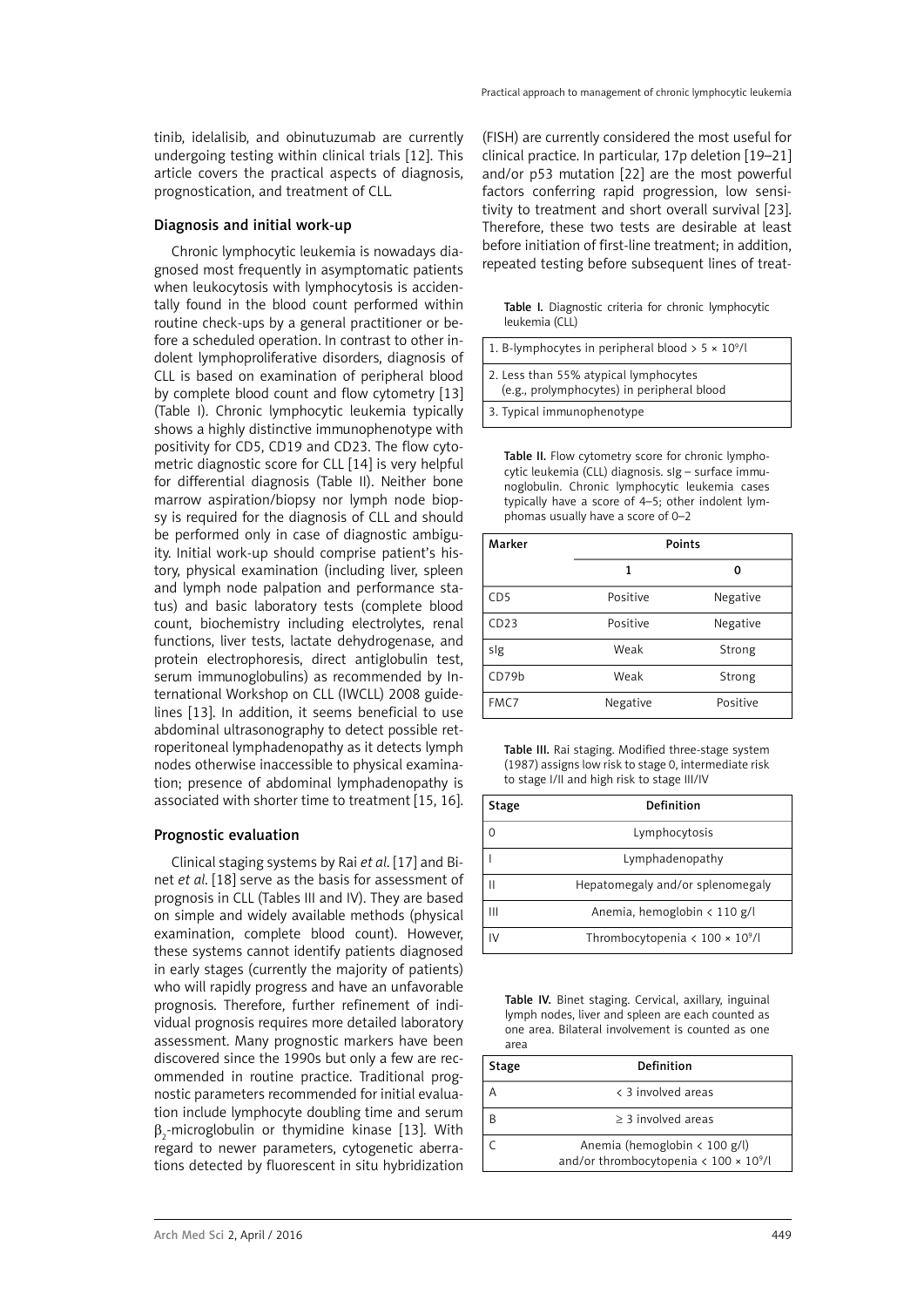Table V. International Workshop on CLL (IWCLL) indication criteria for treatment

| 1. Progressive bone marrow failure: development and/or worsening of anemia and/or thrombocytopenia               |
|------------------------------------------------------------------------------------------------------------------|
| 2. Massive (> 6 cm below left costal margin) or progressive/symptomatic splenomegaly                             |
| 3. Massive (> 10 cm in largest diameter) or progressive/symptomatic lymphadenopathy                              |
| 4. Progressive lymphocytosis with increase > 50% in 2 months or lymphocyte doubling time < 6 months              |
| 5. Autoimmune anemia and/or thrombocytopenia poorly responding to corticosteroids or other standard treatment    |
| 6. Systemic symptoms associated with CLL:                                                                        |
| $-$ weight loss $\geq 10\%$ in 6 months                                                                          |
| $-$ significant fatigue (ECOG performance status $\geq 2$ , inability to work or to perform everyday activities) |
| $-$ fevers > 38.0°C for $\geq$ 2 weeks without evidence of infection                                             |

ment is recommended as patients with CLL may develop clonal evolution [24]. An unmutated sequence for the immunoglobulin heavy chain variable region (IGHV) is also an independent predictor of shorter time to progression and overall survival; however, it is currently not recommended for widespread routine testing [13]. Other parameters such as CD38 or ZAP-70 expression are currently recommended for clinical trials only. Recent studies suggest that novel mutations such as NOTCH1, SF3B1, and BIRC3 also have significant prognostic implications [25–27], but it is too early to incorporate them into routine use.

# Indication for treatment

It is widely accepted that treatment of CLL should only be initiated in the case of disease activity (Table V) [13]. Treatment is therefore usually indicated for advanced clinical stages (Rai III/IV or Binet C). Short lymphocyte doubling time should not be the only reason to initiate treatment in patients with mild leukocytosis (<  $30 \times 10^9$ /l). Other factors contributing to lymphocytosis or lymphadenopathy, especially infections, should be ruled out before commencing treatment. Importantly, though CLL patients may develop an extremely high lymphocyte count, the absolute number of lymphocytes itself is not an indication for treatment because leukostasis is very rare in CLL [13].

# Pretherapeutic assessment

Routine evaluation before commencement of treatment should include physical examination with assessment of organomegaly, performance status, complete blood count, biochemistry, serum immunoglobulins, and direct antiglobulin test [13]. Determination of infection status, especially viral hepatitis A (anti-HAV antibodies IgG and IgM), B (HBs antigen, anti-HBc total and IgM), and C (anti-HCV), is also very important [13]. As mentioned before, FISH testing for del 17p, del 11q, del 13q and trisomy 12 and analysis of p53 mutations are highly desirable. Patients with anemia and/or thrombocytopenia should undergo bone marrow aspirate/ biopsy. Use of imaging methods (e.g. computed tomography  $-$  CT) to assess abdominal lymphadenopathy is not generally recommended; however, it may refine pretherapeutic staging as well as evaluation of therapeutic response; abdominal ultrasonography is a cheap and readily available (though less sensitive) alternative to CT [13, 28]. Chest radiograph is recommended if CT is not performed [13].

Chronic lymphocytic leukemia is mainly a disease of the elderly with median age at diagnosis between 65 and 72 years [29–32]. Therefore, it is very useful to assess patient's fitness and general condition and adjust the extent of diagnostic procedures and therapeutic goals accordingly. Biological age is far more useful than simple calendar age. Eastern Cooperative Oncology Group (ECOG) performance status is a suitable basic tool. Ideally, patients should be evaluated for functional capacity and comorbid conditions. One of the possibilities is the Cumulative Illness Rating Scale (CIRS) established by the German CLL Study Group [33]. This system assesses number and severity of comorbidities in each of 13 organ systems. Patients with a cumulative CIRS score  $\geq$  7 are considered significantly comorbid. Assessment of renal function using creatinine clearance (most frequently calculated from serum creatinine using the Cockcroft-Gault formula) [34] is very useful as most cytotoxic drugs (e.g. fludarabine, cyclophosphamide, chlorambucil a.o.) are excreted via kidneys and renal impairment is associated with increased hematological and infectious toxicity. Patients up to 70 (possibly 75) years of age with performance status 0-1, CIRS score  $\leq$  6, creatinine clearance ≥ 70 ml/min and no severe comorbidities (e.g., advanced cardiac failure, ischemic heart disease or chronic obstructive lung disease) represent ideal candidates for intensive treatment such as FCR.

## Assessment of therapeutic response

Therapeutic response should be evaluated according to International Workshop on CLL (IWCLL)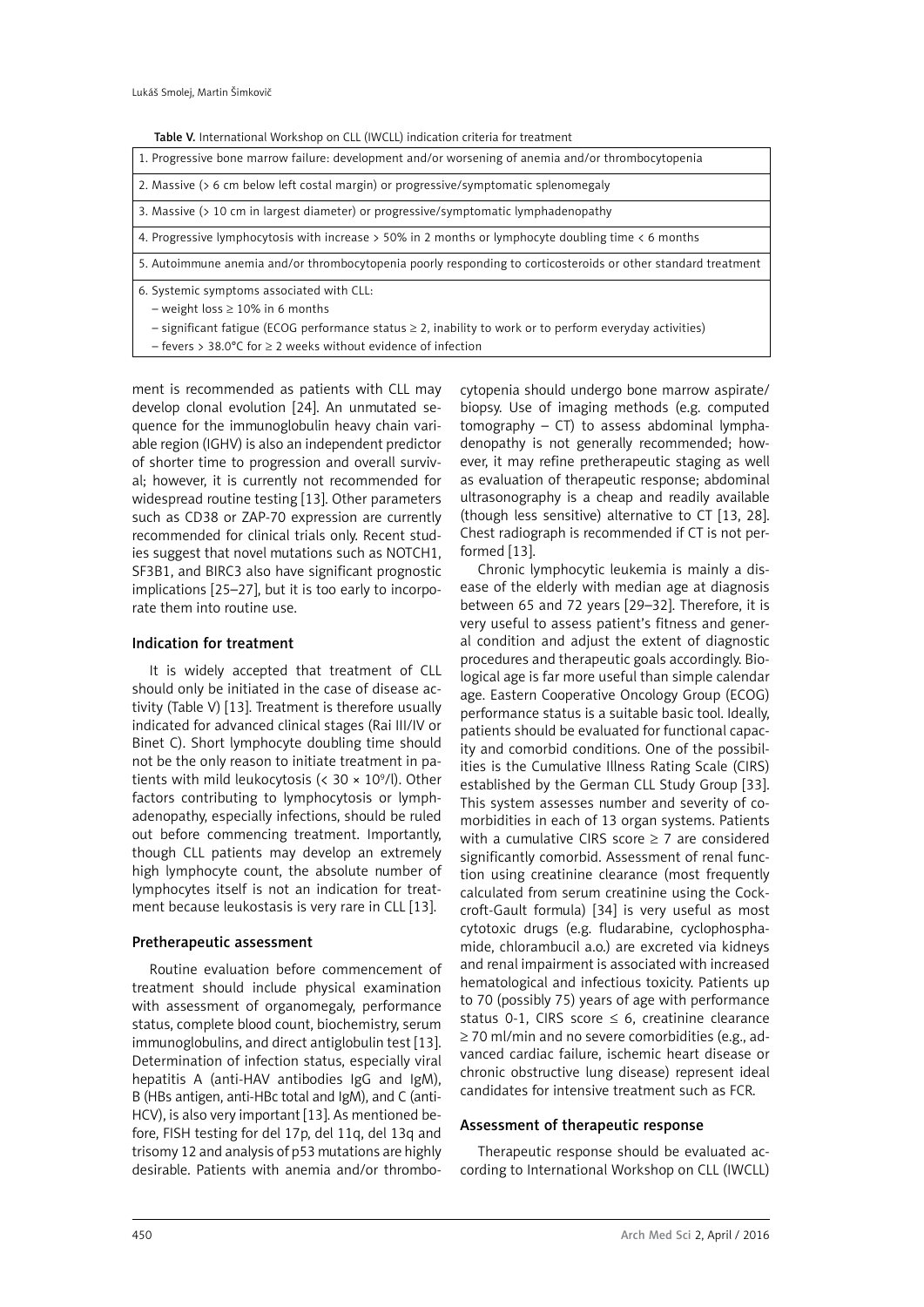Table VI. International Workshop on CLL (IWCLL) criteria for therapeutic response

| Parameter                | Complete response (CR)                                        | Partial response (PR)                                            | Progressive disease (PD)      |
|--------------------------|---------------------------------------------------------------|------------------------------------------------------------------|-------------------------------|
| Group A (tumor burden):  |                                                               |                                                                  |                               |
| Lymphadenopathy          | $< 1.5$ cm                                                    | $\downarrow$ by $\geq$ 50%                                       | ↑ by $\geq 50\%$              |
| Hepatomegaly             | None                                                          | $\downarrow$ by $\geq$ 50%                                       | ↑ by $\geq 50\%$              |
| Splenomegaly             | None                                                          | $\downarrow$ by $\geq$ 50%                                       | ↑ by $\geq$ 50%               |
| <b>ALC</b>               | $< 4 \times 10^{9}$ /l                                        | $\downarrow$ by $\geq$ 50%                                       | ↑ by $\geq 50\%$              |
| Bone marrow              | Normocellular,<br>< 30% lymphocytes,<br>no B-cell infiltrates | $\downarrow$ infiltration by $\geq$ 50%<br>or B-cell infiltrates |                               |
| Group B (hematopoiesis): |                                                               |                                                                  |                               |
| Platelets                | $> 100 \times 10^9/l$                                         | $> 100 \times 10^9/l$<br>or $\uparrow$ by $\geq 50\%$            | ↑ by $\geq$ 50%               |
| Hemoglobin               | $> 110$ g/l                                                   | $> 110$ g/l<br>or $\uparrow$ by $\geq 50\%$                      | $\downarrow$ by $\geq$ 20 g/l |
| <b>ANC</b>               | $> 1.5 \times 10^9$ /l                                        | $> 1.5 \times 10^9/l$<br>or $\uparrow$ by $\geq$ 50%             |                               |

*CR: All criteria A and B have to be met; patient has no clinical symptoms. PR: At least 2 criteria A and 1 of criteria B have to be met for duration of* ≥ *2 months. PD: Any of the A or B criteria have to be met. Stable disease (SD): neither PR nor PD criteria are met. ANC – absolute neutrophil count, ALC – absolute lymphocyte count, Hb – hemoglobin.* 

2008 guidelines (Table VI) [13]. Achievement of a complete or partial response is considered beneficial for the patient. In the case of stable disease or progression, a subsequent line of therapy should be initiated.

## Choice of specific treatment regimen

It is highly recommended to enroll CLL patients in clinical trials whenever possible as this is the only way to further improve therapeutic efficacy.

# First-line treatment

Fludarabine, cyclophosphamide, and rituximab (FCR) is currently the standard for first-line treatment of fit patients. This was established by the German CLL8 phase III study, which randomized 408 untreated fit patients (CIRS  $\leq$  6, creatinine clearance  $\geq$  70 ml/min) between FC and FCR regimens. Therapy with FCR resulted in a significantly higher CR rate (44% vs. 22%, *p* < 0.0001), longer progression-free survival (PFS; 65% vs. 45% without progression at 3 years, *p* < 0.0001) and also longer overall survival (OS, 87% vs. 83% alive at 3 years,  $p = 0.01$ ). There was a significant increase in severe (grade III/IV) neutropenia (34% vs. 21%, *p* < 0.0001) but without significantly elevated occurrence of infections. Patients with del 17p and/or p53 mutation have typically lower response rates to FCR, but this regimen can still be used for first-line treatment outside clinical trials, as monotherapy with alemtuzumab in the same setting did not yield better efficacy [35] and the combination of alemtuzumab and high-dose corticosteroids, the most effective approach for patients with defective p53 so far, has been reported only in a small number of untreated patients  $(n = 17)$  [36].

Elderly/comorbid patients require a different approach, as the number and severity of comorbid conditions contribute to inferior tolerance of chemotherapy [33]. In particular, full-dose fludarabine regimens in elderly patients may result in unacceptable toxicity [37, 38].

Chlorambucil (CLB) was introduced into CLL therapy in the 1950s [39] but could be considered the backbone of treatment in frail patients until recently as no other regimens proved to be superior. Several dosing schedules of chlorambucil are possible, e.g.: 1) 0.4–0.8 mg/kg administered every 2 weeks (used by the German CLL Study Group, GCLLSG) [35], 2) 10 mg/m<sup>2</sup> days 1–7 repeated every 28 days [6]. Overall response rate (ORR) and progression-free survival (PFS) ranged from 37% to 72% and 9 to 20 months, depending on the patient population. Complete responses are infrequent with CLB monotherapy. The German CLL5 study showed that although fludarabine induced significantly more overall responses (ORR) and complete remissions (CR) than CLB in untreated patients ≥ 65 years in (ORR: 72% vs. 51%, *p* = 0.003; CR: 7% vs. 0%,  $p = 0.011$ ), it did not translate into longer progression-free (median: 19 vs. 18 months, *p* = 0.7) or overall survival (median: 46 vs. 64 months,  $p = 0.15$ ) [40]. Recently, two randomized studies published in abstract form showed for the first time significant improvement over CLB monotherapy. The German CLL11 study randomized 589 untreated patients with significant comorbidities (cumulative CIRS score ≥ 7 and/or creatinine clearance  $\langle$  70 ml/min) in 1 : 2 : 2 fashion between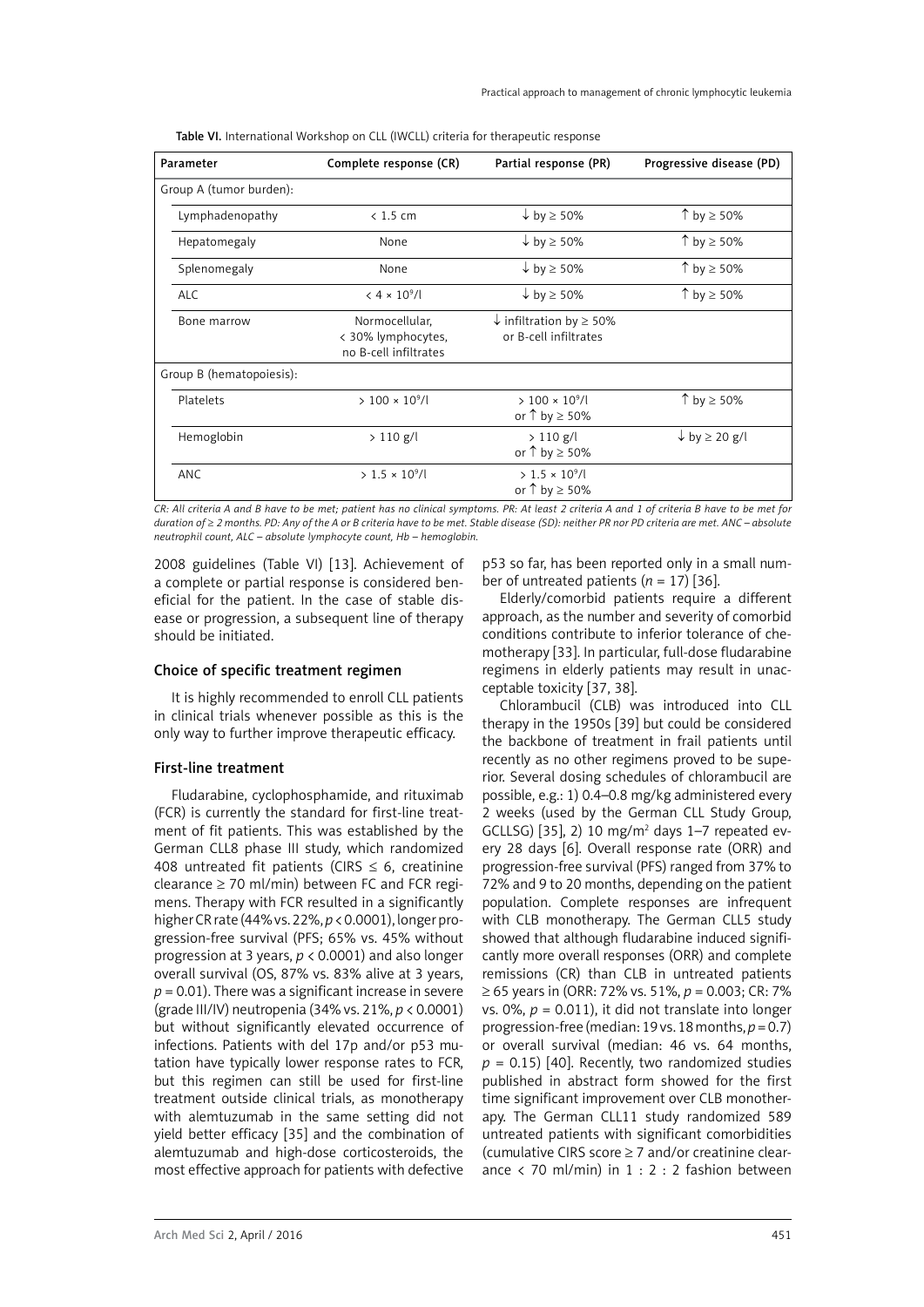CLB monotherapy (0.5 mg/kg days 1 and 15, for a maximum of 6 cycles),  $CLB + rituximab$  (R-CLB, 375 mg/m2 *i.v.* day 1, cycle 1; 500 mg/m2 day 1 in cycles 2–6), and CLB + obinutuzumab (GA-101), a novel humanized type II glycoengineered anti-CD20 antibody with enhanced direct cell killing and antibody-dependent cytotoxicity (G-CLB, 100 mg *i.v.* day 1, 900 mg *i.v*. day 2, 1000 mg *i.v*. days 8 and 15 of cycle 1, 1000 mg *i.v*. day 1 in cycles 2–6). Both combination regimens proved significantly superior to CLB monotherapy in terms of CR rate (R-CLB: 8%; G-CLB: 22%, CLB: 0%) and PFS (R-CLB: 15.7 months; G-CLB: 23 months; CLB: 10.9 months, *p* < 0.0001). In addition, patients treated with G-CLB had significantly longer overall survival in comparison to CLB alone (median OS not reached in either group, death rate 9% vs. 20%, *p* = 0.002). Differences in CR rate and PFS were also significantly better with G-CLB vs. R-CLB. Obinutuzumab caused more severe infusion-related toxicity than rituximab (21% vs. 4%) and more frequent severe neutropenia than rituximab or CLB (34% vs. 25% vs. 15%), but this did not translate into an increased rate of severe infections (6% vs. 8% vs. 11%) [41]. Based on these results, obinutuzumab was approved for first-line treatment of CLL in comorbid patients. Combination of CLB and ofatumumab, a fully human anti-CD20 antibody with enhanced complement-dependent cytotoxicity, was compared against CLB monotherapy in another large phase III randomized study. A total of 447 untreated CLL patients older than 65 years were randomized between CLB (10 mg/m<sup>2</sup> days 1–7 repeated every 28 days for a maximum of 12 cycles) and CLB + ofatumumab (O-CLB, 300 mg *i.v*. day 1, 1000 mg day 8 cycle 1, 1000 mg *i.v*. day 1, in cycles 2–12, cycles repeated every 28 days). The O-CLB combination achieved significantly more ORR/CR (82/14% vs. 69/1%, *p* < 0.001) as well as longer PFS (22.4 months vs. 13.1 months, *p* < 0.001) with no unexpected toxicity. Serious infusion-related reactions occurred in 10% [42]. Taken together, these two studies indicate that combination of CLB and anti-CD20 monoclonal antibody is becoming a new standard of care in untreated comorbid CLL patients.

Bendamustine is a unique cytostatic agent with combined properties of an alkylating agent and purine analog, originally developed in the 1960s in the former East Germany. An international phase III study randomized 305 untreated CLL patients between bendamustine (100 mg/m<sup>2</sup> *i.v.* days 1–2 repeated every 28 days) and chlorambucil (0.8 mg/kg days 1 and 15, repeated every 28 days). Bendamustine showed significantly higher OR/CR (68/30% vs. 39/2%) as well as PFS (21.7 vs. 9.3 months) [6]. These results led to approval of bendamustine for the first-line treatment of CLL

patients ineligible for FCR. Bendamustine has also been successfully combined with rituximab (BR regimen) in a phase II trial by GCLLSG. A total of 117 patients with median age 64 years (26% older than 70) received bendamustine 90 mg/m2 *i.v*. days 1–2, repeated every 4 weeks plus rituximab in a standard CLL dose for up to 6 cycles. ORR/CR rates were 88/23%; median event-free survival was 27 months; severe neutropenia and infections developed in 20% and 8% only [43]. BR is currently being compared with FCR in untreated fit patients within the German phase III randomized study CLL10.

Dose-reduced fludarabine regimens represent a logical approach with the goal of reduced toxicity and preserved efficacy. Several single-center studies reported promising efficacy and manageable toxicity of low-dose fludarabine-based combinations [44]. The low-dose FCR regimen (fludarabine 12 mg/m<sup>2</sup> i.v. or 20 mg/m<sup>2</sup> orally days 1–3, cyclophosphamide 150 mg/m2 *i.v*./orally days 1–3, rituximab standard CLL dose, repeated every 28 days) used by the Czech CLL Study Group reported very good efficacy in elderly/comorbid CLL patients in treatment of first-line (*n* = 102; ORR: 79%; median PFS: 20 months) as well as relapsed/ refractory disease (*n* = 97; ORR: 64%; median PFS: 15 months). Toxicity was acceptable (severe neutropenia, 57 and 49%; severe infections, 14 and 18% of patients) [45].

# Treatment of relapse

Identically to first-line treatment, relapsed CLL should only be treated when indications for treatment are fulfilled (Table V). Patients with relapsed CLL may be retreated with the same regimen used in the previous line of treatment if a therapeutic response was achieved and the duration of response exceeded 12 months for monotherapy protocols or 24 months for fludarabine combinations (e.g., FC, FCR) [13]. FCR is the most suitable second-line regimen for patients who are not pretreated with rituximab or fludarabine combinations, as the randomized REACH study showed a higher CR rate (24 vs. 13%, *p* < 0.001) and longer PFS (30.6 vs. 20.6 months,  $p \lt 0.001$ ) in comparison to FC, without significantly increased infection frequency [5].

# Refractory chronic lymphocytic leukemia

Treatment of refractory CLL represents one of the most challenging situations in hematological oncology. Despite impressive efficacy of fludarabine-based chemoimmunotherapy, 5–10% of patients will not respond to first-line treatment and others will become fludarabine-refractory in subsequent lines of therany.

The humanized monoclonal anti-CD52 antibody alemtuzumab is indicated in fludarabine-re-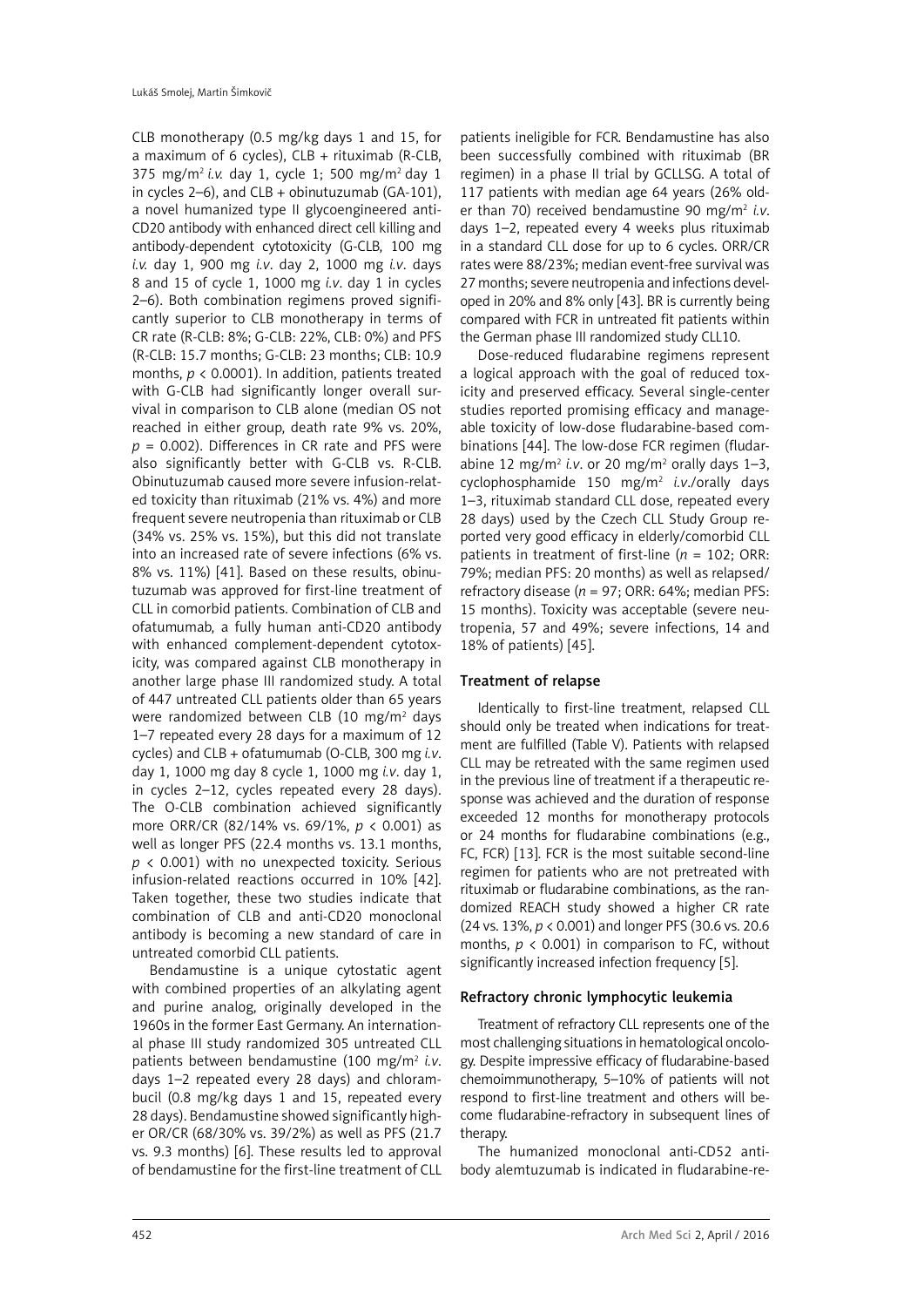| Protocol                           | Schedule                                                                                                                                                                                                                                             |
|------------------------------------|------------------------------------------------------------------------------------------------------------------------------------------------------------------------------------------------------------------------------------------------------|
| Chlorambucil                       | 10 mg/m <sup>2</sup> orally on days 1–7, repeated every 4 weeks<br>0.4-0.8 mg/kg orally on day 1, repeated every 2 weeks                                                                                                                             |
| <b>FCR</b>                         | F: 40 mg/m <sup>2</sup> orally or 25 mg/m <sup>2</sup> i.v. on days 1-3, C: 250 mg/m <sup>2</sup> orally/i.v. on days 1-3,<br>R: 500 mg/m <sup>2</sup> (375 mg/m <sup>2</sup> in 1 <sup>st</sup> cycle) <i>i.v.</i> on day 1, repeated every 4 weeks |
| Bendamustine                       | 100 mg/m <sup>2</sup> i.v. on days 1–2, repeated every 4 weeks                                                                                                                                                                                       |
| BR - untreated CLL                 | B: 90 mg/m <sup>2</sup> <i>i.v.</i> on days 1–2, R: 500 mg/m <sup>2</sup> (375 mg/m <sup>2</sup> in 1 <sup>st</sup> cycle) <i>i.v.</i> on day 1,<br>repeated every 4 weeks                                                                           |
| $BR - relanged/$<br>refractory CLL | B: 70 mg/m <sup>2</sup> <i>i.v.</i> on days 1–2, R: 500 mg/m <sup>2</sup> (375 mg/m <sup>2</sup> in 1 <sup>st</sup> cycle) <i>i.v.</i> on day 1,<br>repeated every 4 weeks                                                                           |
| Alemtuzumab                        | 30 mg <i>i.v./subcutaneously</i> 3 x weekly for 12 weeks (dose escalation $3-10-30$ mg in 1 <sup>st</sup> week)                                                                                                                                      |
| Ofatumumab                         | 300 mg <i>i.v.</i> on day 1, then 7 infusions of 2000 mg <i>i.v.</i> weekly,<br>then 4 infusions of 2000 mg <i>i.v.</i> monthly                                                                                                                      |

|  | Table VII. Most frequently used therapeutic regimens for chronic lymphocytic leukemia (CLL) |  |  |
|--|---------------------------------------------------------------------------------------------|--|--|
|  |                                                                                             |  |  |

*F – fludarabine, C – cyclophosphamide, R – rituximab, B – bendamustine.*

fractory patients. Overall response rate can be expected between 30% and 40%, but complete responses are rare and response duration usually does not exceed 12 months [7, 46]. In addition, alemtuzumab causes severe and long-lasting immune suppression due to depletion of B and T cells; therefore, combined antimicrobial prophylaxis and cytomegalovirus monitoring are compulsory [47] and the risk : benefit ratio must be carefully assessed. Double refractory patients (i.e., refractory to fludarabine and alemtuzumab) or fludarabine-refractory with bulky lymphadenopathy (thus not good candidates for alemtuzumab) have an extremely unfavorable prognosis [48].

The German CLL Study Group reported results of bendamustine + rituximab (BR) combination in 78 relapsed/refractory patients (median age: 66.5 years; median previous treatment lines: 2; 28% fludarabine-refractory; 18% with 17p deletion). The bendamustine dose was 70 mg/m2 *i.v*. days 1–2, repeated every 4 weeks. The ORR/CR rate was 59/9%, including 46% in fludarabine-refractory but only 7% in del 17p. Median PFS was 15 months; severe neutropenia and infections developed in 23% and 13% only [49].

Ofatumumab is the only agent approved for the treatment of double-refractory CLL owing to results of a large international phase II trial which treated 206 heavily pretreated patients (double refractory,  $n = 95$ ; bulky fludarabine refractory,  $n = 11$ , median age was 64 years, median previous therapies, 5 and 4). Treatment consisted of 8 weekly *i.v*. infusions (1 × 300 mg + 7 × 2000 mg) followed by four monthly infusions of 2000 mg. ORR was 51% and 44%, median PFS 5.5 months and median OS 14.2 and 17.4 months. Infusion-related side effects were seen in 63% of patients, but 95% of these were grade I–II. Severe infections developed in 24% of patients [8].

Combination of high-dose corticosteroids with monoclonal antibodies emerged as a promising option for relapsed/refractory CLL. Rituximab with high-dose methylprednisolone (HDMP, 1 g/m2 *i.v*. days 1–5) was effective but relatively toxic (steroid diabetes, fluid retention, severe infections up to 50%, early deaths on treatment) in several small studies [9, 50–54]. Following promising results of a substantially lower dose of dexamethasone (40 mg orally days 1–4 combined with rituximab) [52], a two-center retrospective study reported results in 54 patients with relapsed/refractory CLL (82% pretreated with fludarabine and 29% with alemtuzumab). Dexamethasone was given 40 mg orally on days 1–4 and 10–13; rituximab was administered on day 1 and cycles repeated every 21 days ( $n = 25$ ) or weekly with cycles repeated every 28 days (*n* = 29). ORR/CR was 71/4 and 62/21%; median PFS was 6.9 and 6.9 months. Three patients proceeded successfully to nonmyeloablative allogeneic stem cell transplantation. Serious infections occurred in 32% of patients [55]. Table VII summarizes the most frequently used regimens for treatment of CLL.

# Allogeneic stem cell transplantation

Allogeneic stem cell transplantation (alloSCT) currently represents the only potentially curative treatment option in patients with CLL. Reduced intensity conditioning (RIC) using lower doses of cytotoxic agents is nowadays almost exclusively performed because of significantly lower non-relapse mortality than myeloablative conditioning; the graft-versus-leukemia (GVL) effect is very well characterized in CLL. Acute and chronic graft-versus-host disease remains a significant problem [10, 11]. Autologous transplantation has been abandoned in CLL as it did not convey any advantage over chemoimmunotherapy [56]. It is essential that every patient with a highly unfavorable disease course should be assessed regarding the possibility of alloSCT. Indications for alloSCT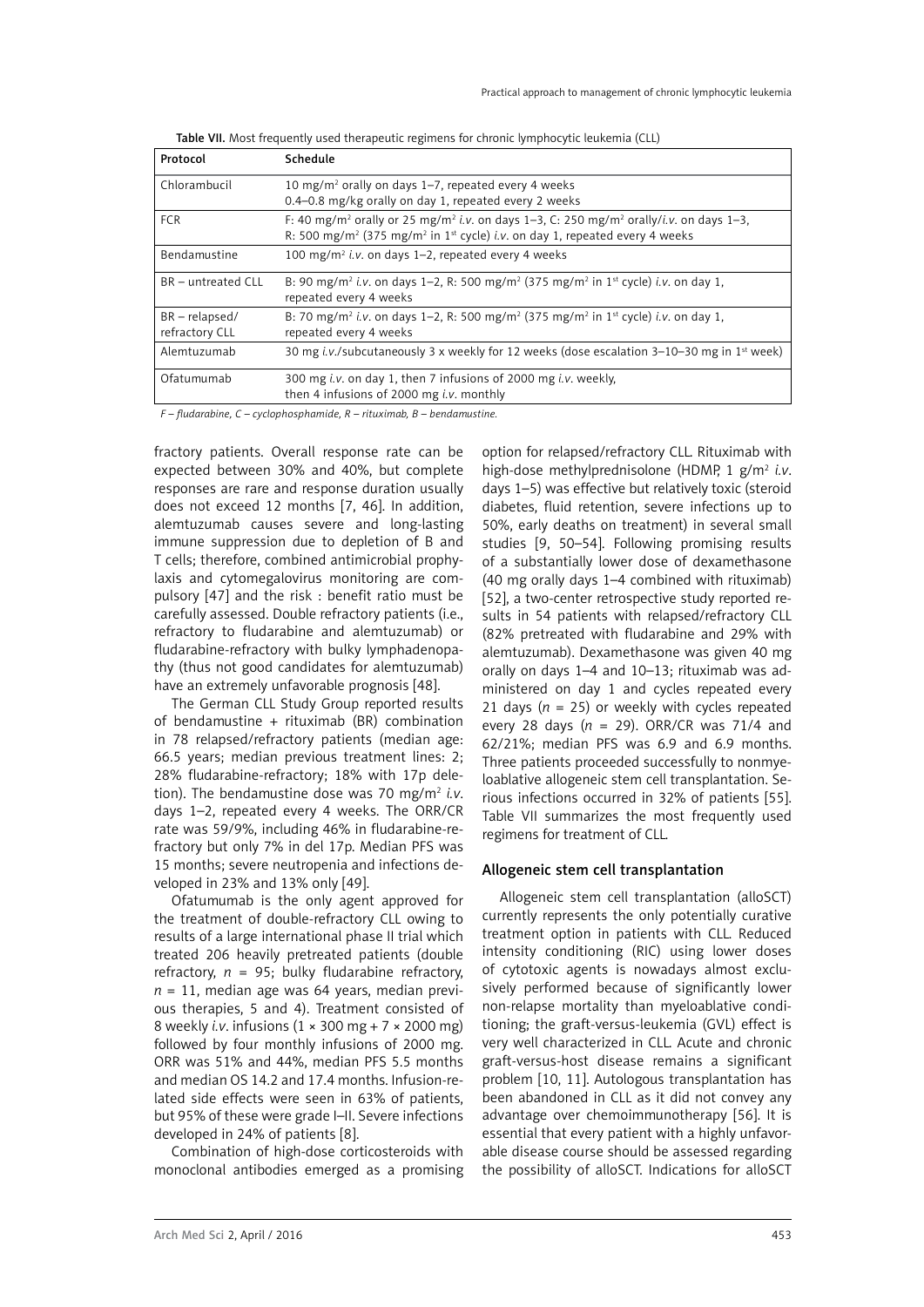Table VIII. European Research Initiative for Chronic lymphocytic leukemia (ERIC) indication criteria for allogeneic transplantation in chronic lymphocytic leukemia (CLL)

| Allogeneic stem cell transplantation is a reasonable<br>option for poor risk CLL                                                                          |
|-----------------------------------------------------------------------------------------------------------------------------------------------------------|
| 1. Purine analog-refractory CLL                                                                                                                           |
| 2. Short response duration to previous therapy:<br>$\leq$ 12 months for purine analog monotherapy<br>$\leq$ 24 months for combination therapy (e.g., FCR) |
| 3. Deletion/mutation of p53 with indication for<br>treatment                                                                                              |

according to European Blood and Marrow Transplantation (EBMT) are listed in Table VIII. Ideally, alloSCT in CLL patients should be performed within prospective clinical trials [57].

# Minimal residual disease

A seminal study using the monoclonal anti-CD52 antibody alemtuzumab demonstrated that patients who achieved eradication of minimal residual disease (i.e., negativity of highly sensitive methods such as multicolor flow cytometry or PCR with patient-specific primers) had not only significantly longer PFS but also overall survival (OS) [13]. These results were recently corroborated by the results of the randomized CLL-8 study (FCR vs. FC in untreated fit patients) [4]. The study identified minimal residual disease (MRD) measured by four-color flow cytometry as an independent predictor of PFS and OS. Patients who achieved  $MRD \leq 10^{-4}$  had the best outcome irrespective of treatment arm [58]. While MRD in CLL is a very powerful predictive factor and MRD negativity will probably be used in clinical trials as a surrogate marker for PFS, MRD is not yet recognized as a compulsory parameter in routine practice.

# Novel agents

Recent years have witnessed an explosion of clinical studies using novel targeted drugs in

CLL. The two most promising agents appear to be ibrutinib, an inhibitor of Bruton tyrosine kinase, and idelalisib, an inhibitor of phosphatidyl-3-inositol kinase (PI3K) delta. Both of these agents target downstream B-cell receptor signaling pathways, are orally available and are designed for prolonged administration until CLL progression or unacceptable toxicity. Ibrutinib achieved excellent results in a phase 1b/2 trial [59] and subsequently demonstrated superiority over ofatumumab in terms of better ORR, PFS and OS in a randomized trial in heavily pretreated CLL patients [60]. Idelalisib in combination with rituximab showed superior ORR, PFS as well as OS over rituximab monotherapy in relapsed/refractory patients deemed unfit for chemotherapy [61]. These studies resulted in recent approval of ibrutinib and idelalisib for the treatment of CLL. Further agents in advanced phases of clinical trials include the bcl-2 inhibitor venetoclax (GDC-0199, ABT-199), the immunomodulating agent lenalidomide, the PI3K inhibitor IPI-145, and modified autologous T-cells with chimeric antiCD19 antigen (CARs) (Table IX) [62].

# **Conclusions**

We are entering a completely new era in prognostication and treatment of CLL. While diagnostic criteria will probably not change very soon, further refinement of individual patient prognosis is very likely. The indication for treatment is still based solely on clinical activity of CLL. Currently running clinical trials will provide information whether early treatment of patients with unfavorable prognosis confers clinical benefit. Chemoimmunotherapy can be currently regarded as the gold standard for fit as well as comorbid patients. Novel targeted agents have promising activity in relapsed/refractory disease where prognosis is still poor. Therefore, achievement of the most important therapeutic goals – prolongation of overall survival and improvement in quality of life – can be expected in a growing number of CLL patients in the near future.

Table IX. Novel agents for the treatment of chronic lymphocytic leukemia (CLL)

| Agent                          | Mechanism of action                            | Phase of development |
|--------------------------------|------------------------------------------------|----------------------|
| Obinutuzumab (GA-101)          | Glycoengineered type II anti-CD20 antibody     | Approved; phase III  |
| Ibrutinib (PCI-32765)          | Bruton tyrosine kinase inhibition              | Approved; phase III  |
| Idelalisib (GS-1101)           | Phosphatidylinositol-3-kinase delta inhibition | Approved; phase III  |
| Lenalidomide                   | Complex - microenvironment                     | Phase III            |
| Venetoclax (GDC-0199, ABT-199) | Bcl-2 inhibition                               | Phase III            |
| $IPI-145$                      | Phosphatidylinositol-3-kinase inhibition       | Phase II/III         |
| CAR T-cells                    | T-lymphocytes with chimeric anti CD19 receptor | Phase II             |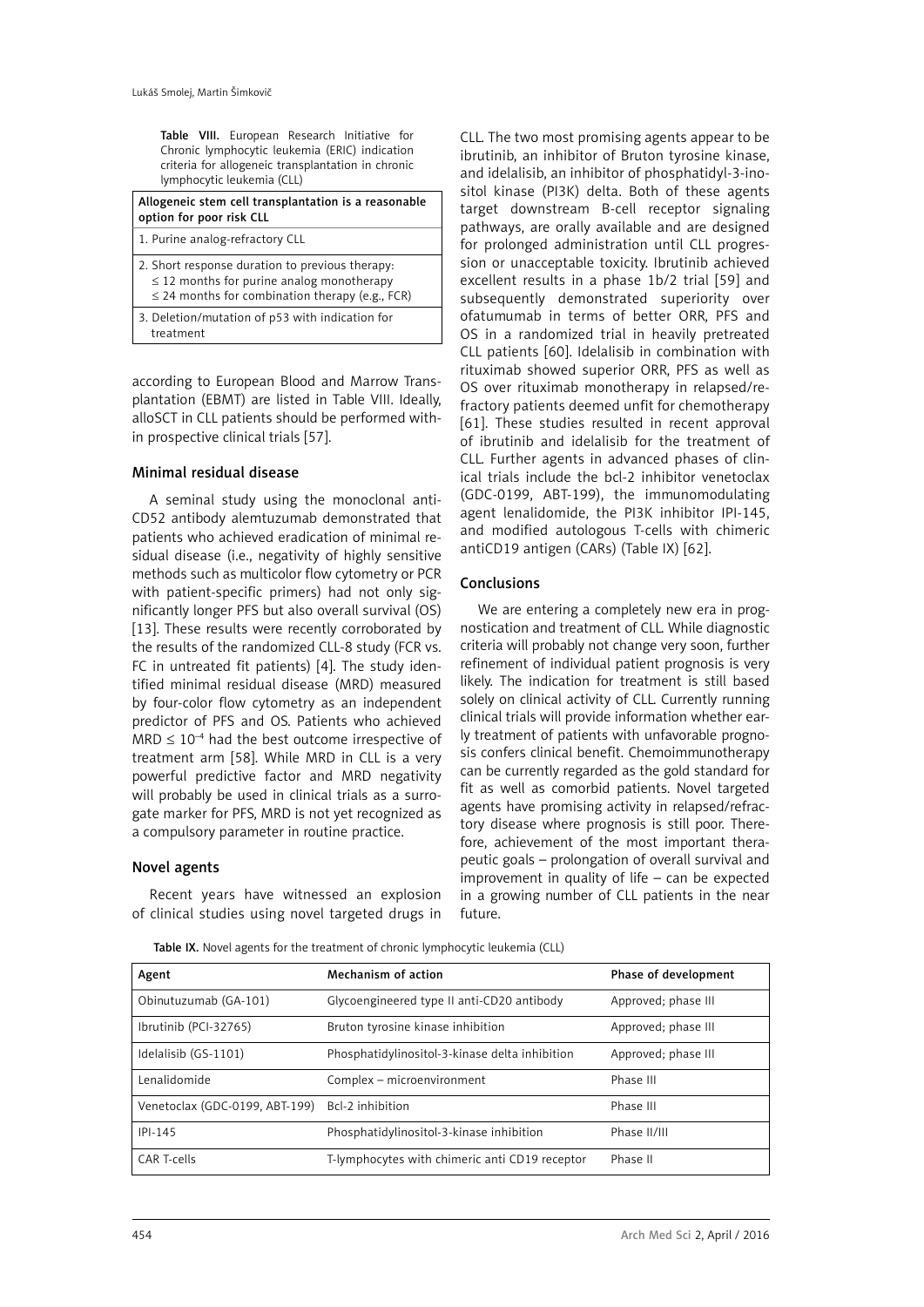#### Acknowledgments

Supported by grant IGA MH CZ NT13412-4/2012, by MH CZ – DRO (UHHK, 00179906) and by program PRVOUK P37/08.

## Conflict of interest

LS: Roche, Janssen, GlaxoSmithKline, Sanofi, Gilead, and Bayer Schering Pharma – travel grants, honoraria, consultations, advisory board. MŠ: Roche – travel grants, honoraria.

#### References

- 1. Dores GM, Anderson WF, Curtis RE, et al. Chronic lymphocytic leukaemia and small lymphocytic lymphoma: overview of the descriptive epidemiology. Br J Haematol 2007; 139: 809-19.
- 2. Hallek M. Chronic lymphocytic leukemia: 2013 update on diagnosis, risk stratification and treatment. Am J Hematol 2013; 88: 803-16.
- 3. Rosenquist R, Cortese D, Bhoi S, Mansouri L, Gunnarsson R. Prognostic markers and their clinical applicability in chronic lymphocytic leukemia: where do we stand? Leuk Lymphoma 2013; 54: 2351-64.
- 4. Hallek M, Fischer K, Fingerle-Rowson G, et al. Addition of rituximab to fludarabine and cyclophosphamide in patients with chronic lymphocytic leukaemia: a randomised, open-label, phase 3 trial. Lancet 2010; 376: 1164-74.
- 5. Robak T, Dmoszynska A, Solal-Celigny P, et al. Rituximab plus fludarabine and cyclophosphamide prolongs progression-free survival compared with fludarabine and cyclophosphamide alone in previously treated chronic lymphocytic leukemia. J Clin Oncol 2010; 28: 1756-65.
- 6. Knauf WU, Lissichkov T, Aldaoud A, et al. Phase III randomized study of bendamustine compared with chlorambucil in previously untreated patients with chronic lymphocytic leukemia. J Clin Oncol 2009; 27: 4378-84.
- 7. Keating MJ, Flinn I, Jain V, et al. Therapeutic role of alemtuzumab (Campath-1H) in patients who have failed fludarabine: results of a large international study. Blood 2002; 99: 3554-61.
- 8. Wierda WG, Kipps TJ, Mayer J, et al. Ofatumumab as single-agent CD20 immunotherapy in fludarabine-refractory chronic lymphocytic leukemia. J Clin Oncol 2010; 28: 1749-55.
- 9. Smolej L. The role of high-dose corticosteroids in the treatment of chronic lymphocytic leukemia. Expert Opin Investig Drugs 2012; 21: 1009-17.
- 10. Dreger P. The evolving role of stem cell transplantation in chronic lymphocytic leukemia. Hematol Oncol Clin North Am 2013; 27: 355-69.
- 11. Bottcher S, Ritgen M, Dreger P. Allogeneic stem cell transplantation for chronic lymphocytic leukemia: lessons to be learned from minimal residual disease studies. Blood Rev 2011; 25: 91-6.
- 12. Isfort S, Cramer P, Hallek M. Novel and emerging drugs for chronic lymphocytic leukemia. Curr Cancer Drug Targets 2012; 12: 471-83.
- 13. Hallek M, Cheson BD, Catovsky D, et al. Guidelines for the diagnosis and treatment of chronic lymphocytic leukemia: a report from the International Workshop on Chronic Lymphocytic Leukemia updating the National Cancer Institute-Working Group 1996 guidelines. Blood 2008; 111: 5446-56.
- 14. Moreau EJ, Matutes E, A'Hern RP, et al. Improvement of the chronic lymphocytic leukemia scoring system with the monoclonal antibody SN8 (CD79b). Am J Clin Pathol 1997; 108: 378-82.
- 15. Muntanola A, Bosch F, Arguis P, et al. Abdominal computed tomography predicts progression in patients with Rai stage 0 chronic lymphocytic leukemia. J Clin Oncol 2007; 25: 1576-80.
- 16. Gentile M, Cutrona G, Fabris S, et al. Total body computed tomography scan in the initial work-up of Binet stage A chronic lymphocytic leukemia patients: results of the prospective, multicenter O-CLL1-GISL study. Am J Hematol 2013; 88: 539-44.
- 17. Rai KR, Sawitsky A, Cronkite EP, Chanana AD, Levy RN, Pasternack BS. Clinical staging of chronic lymphocytic leukemia. Blood 1975; 46: 219-34.
- 18. Binet JL, Auquier A, Dighiero G, et al. A new prognostic classification of chronic lymphocytic leukemia derived from a multivariate survival analysis. Cancer 1981; 48: 198-206.
- 19. Dohner H, Stilgenbauer S, Benner A, et al. Genomic aberrations and survival in chronic lymphocytic leukemia. N Engl J Med 2000; 343: 1910-6.
- 20. Trbusek M, Malcikova J. TP53 aberrations in chronic lymphocytic leukemia. Adv Exp Med Biol 2013; 792: 109-31.
- 21. Schnaiter A, Stilgenbauer S. 17p deletion in chronic lymphocytic leukemia: risk stratification and therapeutic approach. Hematol Oncol Clin North Am 2013; 27: 289-301.
- 22. Pospisilova S, Gonzalez D, Malcikova J, et al. ERIC recommendations on TP53 mutation analysis in chronic lymphocytic leukemia. Leukemia 2012; 26: 1458-61.
- 23. Zenz T, Habe S, Denzel T, et al. Detailed analysis of p53 pathway defects in fludarabine-refractory chronic lymphocytic leukemia (CLL): dissecting the contribution of 17p deletion, TP53 mutation, p53-p21 dysfunction, and miR34a in a prospective clinical trial. Blood 2009; 114: 2589-97.
- 24. Shanafelt TD, Witzig TE, Fink SR, et al. Prospective evaluation of clonal evolution during long-term follow-up of patients with untreated early-stage chronic lymphocytic leukemia. J Clin Oncol 2006; 24: 4634-41.
- 25. Rossi D, Fangazio M, Rasi S, et al. Disruption of BIRC3 associates with fludarabine chemorefractoriness in TP53 wild-type chronic lymphocytic leukemia. Blood 2012; 119: 2854-62.
- 26. Rossi D, Rasi S, Fabbri G, et al. Mutations of NOTCH1 are an independent predictor of survival in chronic lymphocytic leukemia. Blood 2012; 119: 521-9.
- 27. Quesada V, Ramsay AJ, Lopez-Otin C. Chronic lymphocytic leukemia with SF3B1 mutation. N Engl J Med 2012; 366: 2530.
- 28. Eichhorst BF, Fischer K, Fink AM, et al. Limited clinical relevance of imaging techniques in the follow-up of patients with advanced chronic lymphocytic leukemia: results of a meta-analysis. Blood 2011; 117: 1817-21.
- 29. Diehl LF, Karnell LH, Menck HR. The American College of Surgeons Commission on Cancer and the American Cancer Society. The National Cancer Data Base report on age, gender, treatment, and outcomes of patients with chronic lymphocytic leukemia. Cancer 1999; 86: 2684-92.
- 30. Molica S, Levato D. What is changing in the natural history of chronic lymphocytic leukemia? Haematologica 2001; 86: 8-12.
- 31. Panovska A, Doubek M, Brychtova Y, Mayer J. Chronic lymphocytic leukemia and focusing on epidemiology and management in everyday hematologic practice: re-